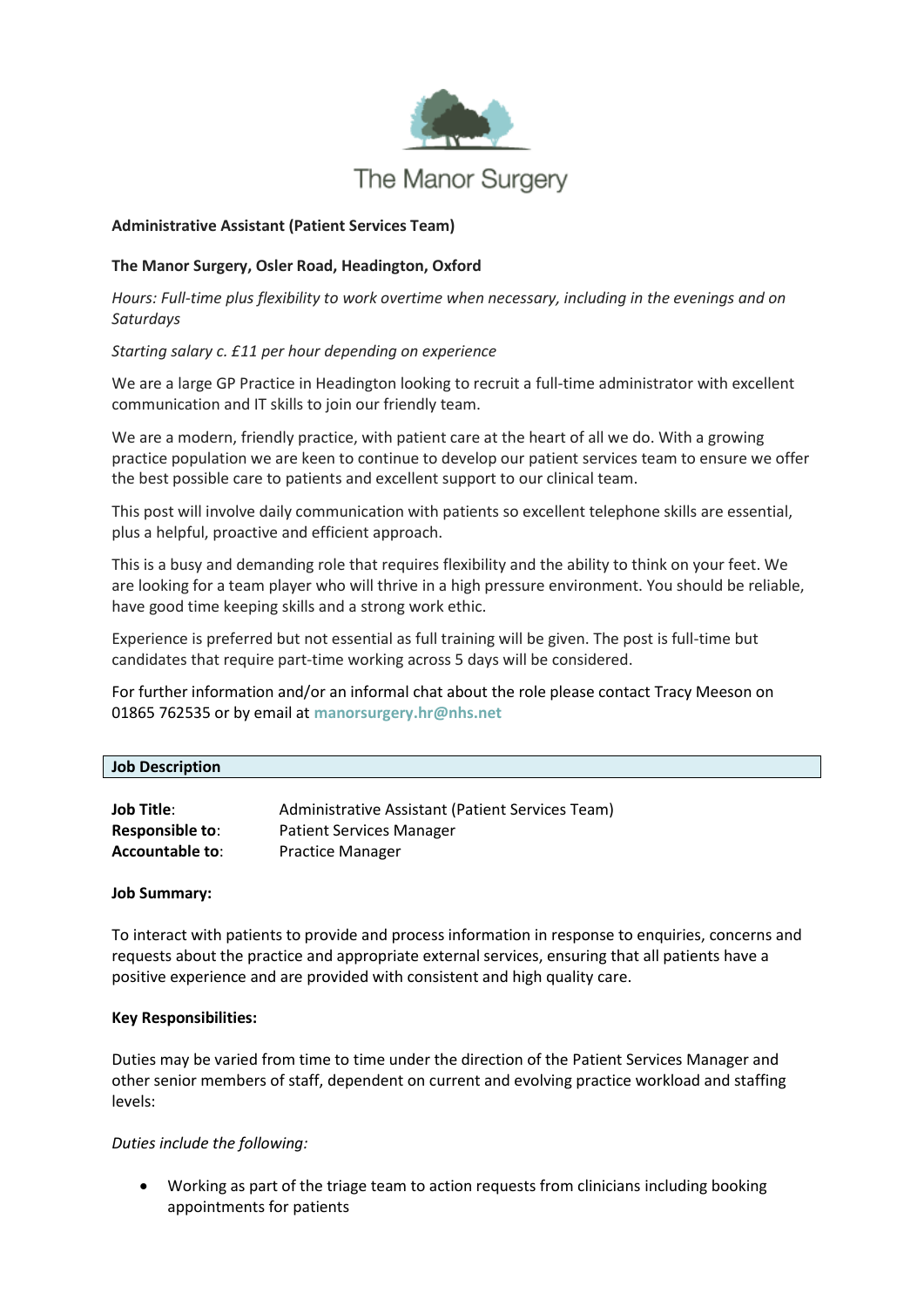- Engaging with patients, providing advice and proactively signposting them to the most appropriate clinician/service as per agreed protocol
- Dealing with any email queries from patients in a professional manner, liaising with the clinical team to coordinate responses and escalating to the Patient Support Lead as appropriate
- Scanning correspondence and allocating to patient records or onward electronic workflow according to practice policies and procedures
- Accurately maintaining and updating both computerised and manual filing systems, including setting up new patient records on the clinical system, updating patient details and entry of identified clinical data (including read codes) to medical records
- Undertaking registrations/deductions of patients at the Practice following practice procedures including receiving and checking forms, processing Lloyd George records and providing advice as required
- Carrying out a variety of administration duties including preparing and printing repeat prescriptions according to standard operating procedures at patients request, distributing prescriptions, photocopying, preparing of letters for posting and clerical support to others within the Practice
- Checking and responding regularly to tasks, emails and notifications
- Covering reception as and when required
- Any other duties as reasonably required by the Patient Support Lead and Practice Manager

# **Other requirements of the post-holder:**

### **Confidentiality**

- In the course of seeking treatment, patients entrust us with, or allow us to gather, sensitive information in relation to their health and other matters. They do so in confidence and have the right to expect that staff will respect their privacy and act appropriately
- In the performance of the duties outlined in this job description, the post-holder may have access to confidential information relating to patients and their carers, practice staff and other healthcare workers. They may also have access to information relating to the practice as a business organisation. All such information from any source is to be regarded as strictly confidential
- Information relating to patients, carers, colleagues, other healthcare workers or the business of the practice may only be divulged to authorised persons in accordance with the practice policies and procedures relating to confidentiality and the protection of personal and sensitive data

# **Health & Safety**

The post-holder will assist in promoting and maintaining their own and others' health, safety and security as defined in the practice Health & Safety Policy, the practice Health & Safety Manual, and the practice Infection Control policy and published procedures. This will include:

- Using personal security systems within the workplace according to practice guidelines
- Identifying the risks involved in work activities and undertaking such activities in a way that manages those risks
- Making effective use of training to update knowledge and skills
- Using appropriate infection control procedures, maintaining work areas in a tidy and safe way and free from hazards
- Actively reporting of health and safety hazards and infection hazards immediately when recognised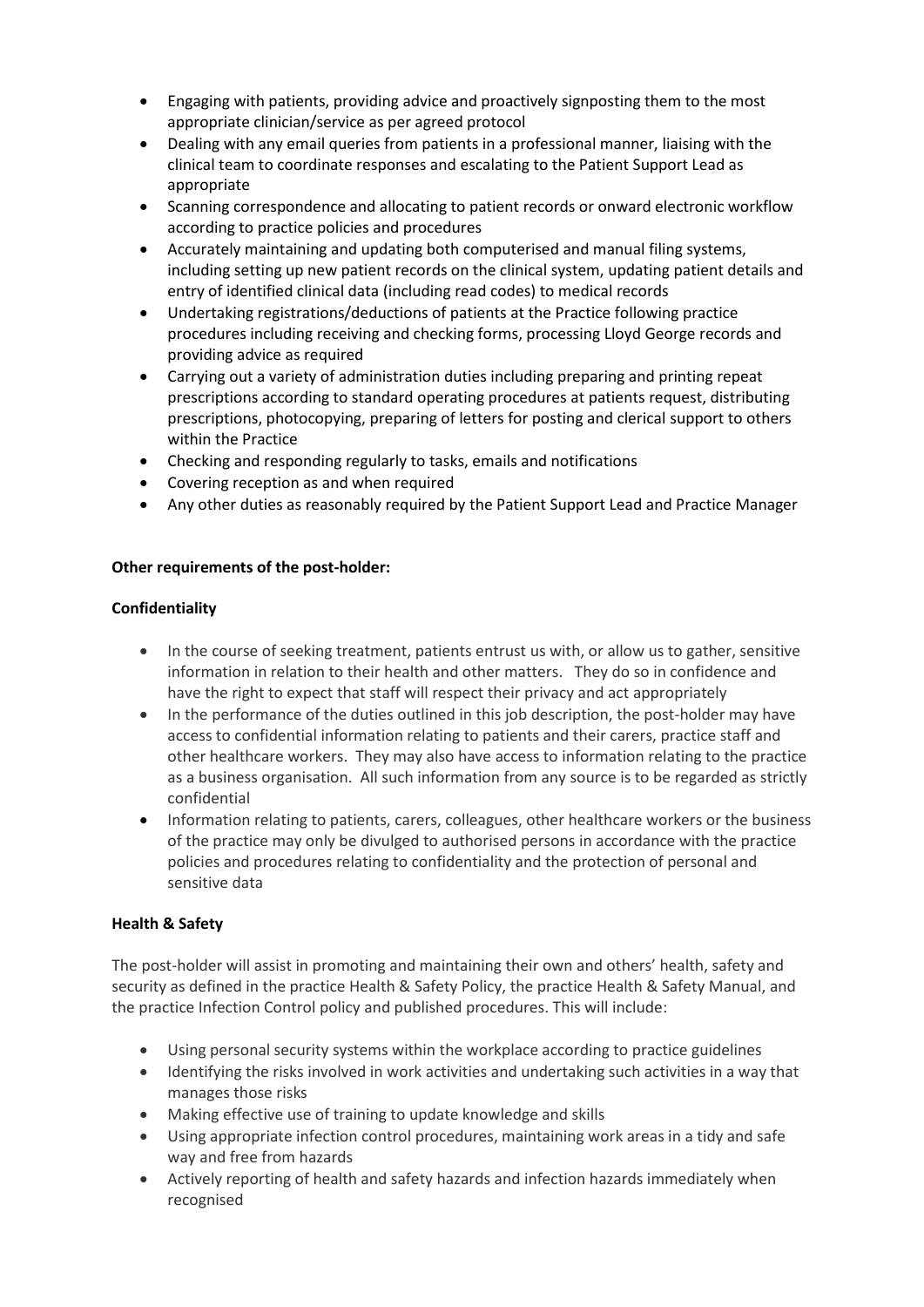- Keeping own work areas and general / patient areas generally clean, assisting in the maintenance of general standards of cleanliness consistent with the scope of the job holder's role
- Undertaking periodic infection control training (minimum annually)
- Reporting potential risks identified

## **Equality and Diversity**

The post-holder will support the equality, diversity and rights of patients, carers and colleagues, to include:

- Acting in a way that recognizes the importance of people's rights, interpreting them in a way that is consistent with practice procedures and policies, and current legislation
- Respecting the privacy, dignity, needs and beliefs of patients, carers and colleagues
- Behaving in a manner which is welcoming to and of the individual, is non-judgmental and respects their circumstances, feelings priorities and rights.

### **Personal/Professional Development**

The post-holder will participate in any training programme implemented by the practice as part of this employment, such training to include:

- Participation in an annual individual performance review, including taking responsibility for maintaining a record of own personal and/or professional development
- Taking responsibility for own development, learning and performance and demonstrating skills and activities to others who are undertaking similar work

### **Quality**

The post-holder will strive to maintain quality within the practice, and will:

- Alert other team members to issues of quality and risk
- Assess own performance and take accountability for own actions, either directly or under supervision
- Contribute to the effectiveness of the team by reflecting on own and team activities and making suggestions on ways to improve and enhance the team's performance
- Work effectively with individuals in other agencies to meet patients needs
- Effectively manage own time, workload and resources

### **Communication**

The post-holder should recognize the importance of effective communication within the team and will strive to:

- Communicate effectively with other team members
- Communicate effectively with patients and carers
- Recognize people's needs for alternative methods of communication and respond accordingly

### **Contribution to the Implementation of Services**

The post-holder will: